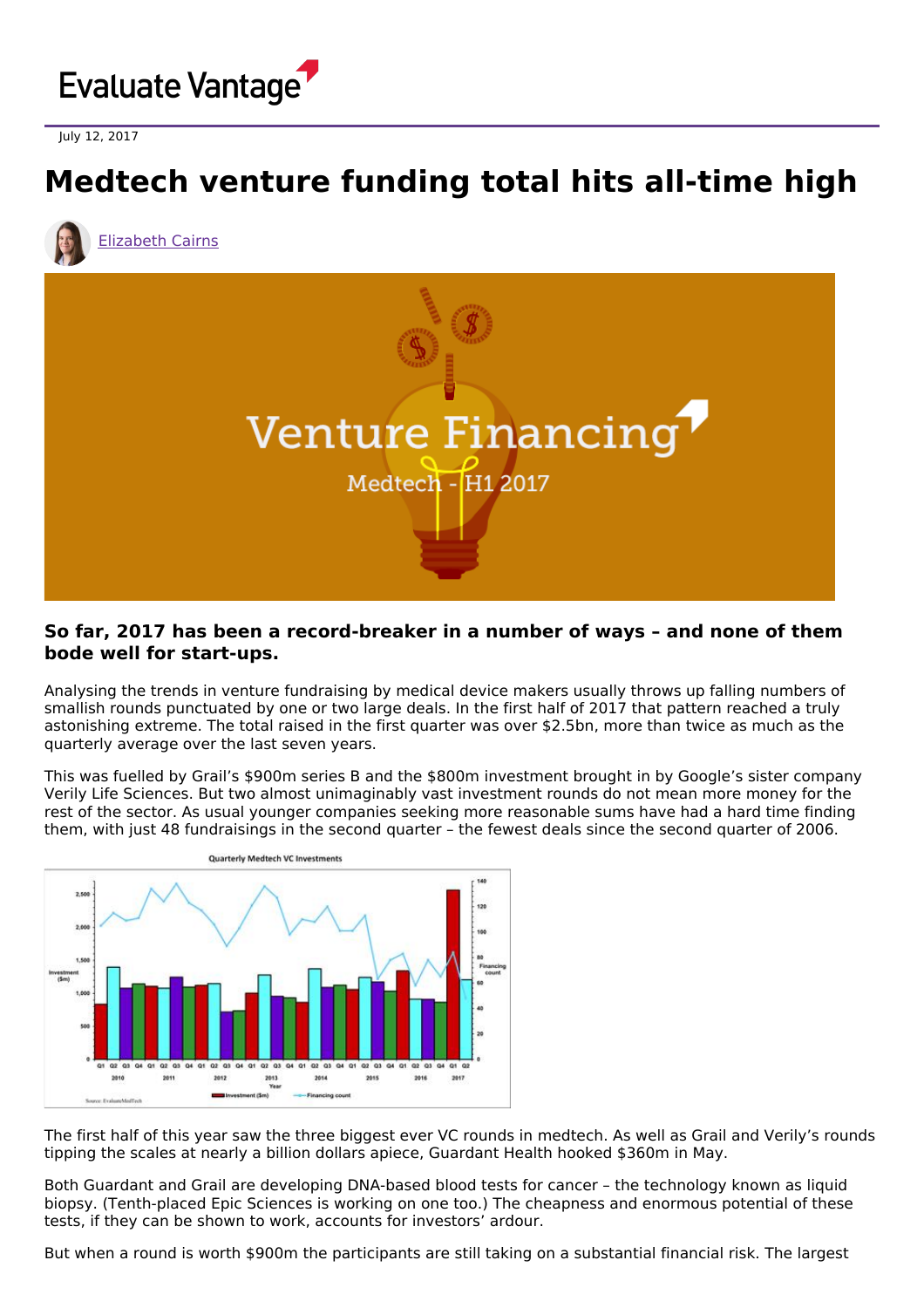investor on Grail's round was Johnson & Johnson Innovation, and Bristol-Myers Squibb, Celgene, Merck and Amazon also participated. The company still has an enormous amount to prove, with trials in up to 120,000 patients and vast amounts of data that must [somehow](http://www.epvantage.com/Universal/View.aspx?type=Story&id=712305&isEPVantage=yes) be analysed (Early liquid biopsy data hint at Grail's travails, June 5, 2017).

The distorting effect of these unusually huge deals is displayed by a look at the average sizes of medtech VC rounds on a quarterly basis over the last few years. Since 2008 this figure has tracked at about \$11m. During the first quarter of 2017 it was more than \$30m, and in the second quarter \$25m.



| Proportion of VC cash going to top 10 deals |                                             |                                                        |                      |  |  |  |
|---------------------------------------------|---------------------------------------------|--------------------------------------------------------|----------------------|--|--|--|
| <b>Date</b>                                 | Total investment in top 10 deals<br>$(\$m)$ | <b>Total investment in all deals</b><br>( <b>5</b> bn) | % going to top<br>10 |  |  |  |
| H1<br>2017                                  | 2,406                                       | 3.8                                                    | 64%                  |  |  |  |
| 2016                                        | 900                                         | 4.0                                                    | 22%                  |  |  |  |
| 2015                                        | 1,115                                       | 4.5                                                    | 25%                  |  |  |  |
| 2014                                        | 866                                         | 4.5                                                    | 19%                  |  |  |  |
| 2013                                        | 652                                         | 4.2                                                    | 16%                  |  |  |  |
| 2012                                        | 586                                         | 3.7                                                    | 16%                  |  |  |  |
| 2011                                        | 786                                         | 4.5                                                    | 17%                  |  |  |  |
| 2010                                        | 1,231                                       | 4.5                                                    | 28%                  |  |  |  |
| 2009                                        | 590                                         | 3.5                                                    | 17%                  |  |  |  |
| 2008                                        | 699                                         | 3.2                                                    | 22%                  |  |  |  |

The figure for the second quarter is explained not so much by the vast total raised – that sum was in keeping with recent periods, albeit on the high side, at \$1.2bn – as by the sheer paucity of deals.

VCs clustering together into fewer, bigger rounds as a means of limiting risk is hardly a new phenomenon. But medtech start-ups are getting a smaller slice of the pie than ever before. In previous years the top 10 rounds have accounted for around one fifth of the total VC cash raised. In the first half of this year the figure was 64% – for the first time, the top 10 rounds have taken more money than all the others.

It seems unlikely that the second half will see deals on the scale of those done by Grail and Verily. Even so 2017 to date has been a record-breaker in a number of ways – and none of them bode well for the average medtech start-up.